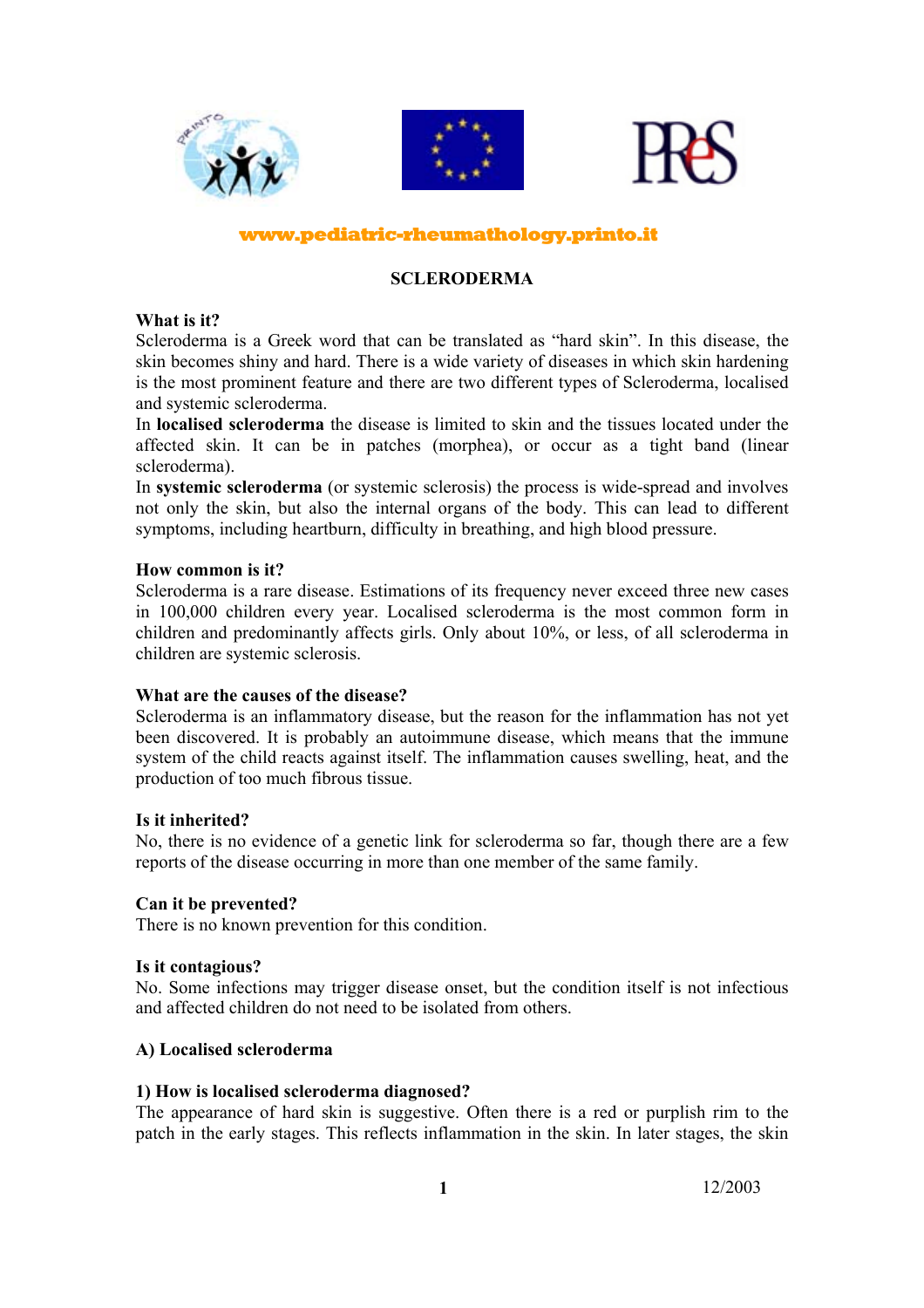becomes brown and then white in Caucasian people. In non-Caucasian people, this can look like a bruise in the early stages, before it turns white.

The diagnosis is made on typical skin appearances.

Linear scleroderma appears as a linear streak on the arm or leg.

The process may affect the tissue under the skin, including the muscle and bone. Sometimes linear scleroderma can affect the face and scalp. Blood tests are usually normal. Significant internal organ involvement does not occur in localised scleroderma.

# **2) What is the treatment for localised scleroderma?**

Treatment is aimed at stopping the inflammation as early as possible. Such treatment has very little effect on the established fibrous tissue. Once the inflammation has gone, the body is capable of reabsorbing some of the fibrous tissue and the skin can become softer again.

Medication varies from no treatment to the use of steroids and methotrexate. There are no studies that have clearly demonstrated the effectiveness of treatments in localised scleroderma. These treatments must be supervised and prescribed by a paediatric rheumatologist and/or a paediatric dermatologist.

The process usually resolves on its own, but may take a few years and it can recur.

In linear scleroderma, more aggressive treatment may be necessary.

Physiotherapy is important in the case of linear scleroderma. When the tight skin is over a joint, it is important to keep the joint moving with stretches and, where appropriate, applying deep connective tissue massage. In cases where a leg is affected, unequal leg lengths can occur, which will cause a limp, putting extra strain on the back, hips and knees. A shoe raise will avoid all these effects.

Massage of the lesions with moisturizing creams helps to slow down skin hardening.

Skin camouflage can help with unsightly appearances, especially on the face. In Caucasian people, the skin should be protect from the sun by sunblock so that the morphea (which cannot tan) will not be so obvious.

## **B) Systemic sclerosis**

## **1) How is systemic sclerosis diagnosed? What are the main symptoms?**

The early signs are changes in colour of the fingers and toes, with changes in temperatures from hot to cold (Raynaud's Phenomenon), chilblains and ulcers on the fingertips. The skin of the finger tips and toes often harden fast and become shiny, as does the skin over the nose. The hard skin then spreads and can eventually affect all of the body. Swollen fingers and sore joints can occur early in the illness.

During the course of the disease, internal organs may become affected and long term prognosis (prediction of disease course) depends on the type and severity of internal organ involvement. It is important that all the internal organs are assessed for disease involvement and other types of tests should be undertaken to monitor the function of each organ.

However, there is no specific blood test for scleroderma.

The esophagus is involved in the majority of children, often quite early in the disease course. This may cause heartburn, which is due to stomach acid coming in to the esophagus. Later on the entire gastrointestinal tract may become affected, with abdominal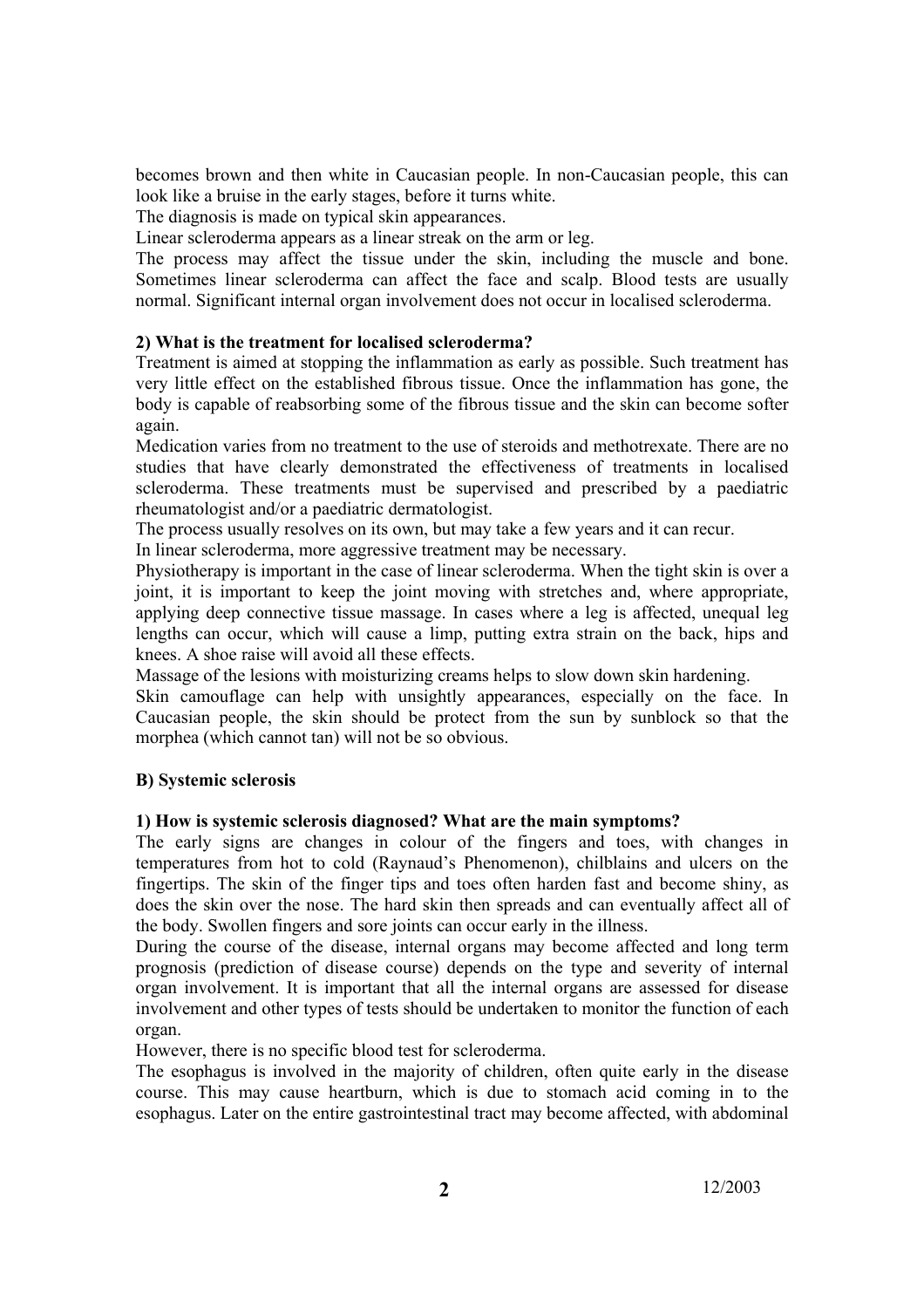distension and poor food digestion. Involvement of the lung is frequent and is a major determinant of the long-term prognosis. The involvement of other organs, such as the heart and the kidneys, is also very important for prognosis.

## **2) What is the treatment of systemic sclerosis in children?**

The decision as to which treatment is necessary has to be made by a paediatric rheumatologist with experience of scleroderma, in conjunction with other specialists looking after specific systems, such as the heart and kidneys. Steroids are used, as well as methotrexate, or penicillamine. Where there is lung or kidney involvement, cyclophosphamide is often used. For Raynaud's phenomenon, good care of the circulation, by keeping warm all the time, is critical to prevent the skin from breaking down and sometimes medication to dilate the blood vessels is needed. There is no therapy that has been shown to be clearly effective in systemic sclerosis. Other treatments are currently under investigation and there is the concrete hope that more effective therapy will be found in the next few years.

Physiotherapy and hard skin care are needed during the illness to keep the joints and chest walls moving.

### **What kind of periodic check-ups are necessary?**

Periodic check-ups are needed to assess disease progression and to modify treatment. As important internal organs can be involved (lungs, gastrointestinal tract, kidneys, heart), regular assessment of organ function is necessary for early detection of their possible impairment.

When certain drugs are used, their possible side effects have to be monitored as well, with periodic controls.

#### **How long will the disease last for?**

The progression of localised scleroderma is usually limited to several years. Often the skin hardening stops two years after the start of the disease. Sometimes it can take up to five or six years and some patches may become more apparent even after the inflammatory process is over, due to colour changes. The disease may also appear worse, due to the unequal growth between the affected and unaffected parts of the body. Systemic sclerosis is a long-term disease that can last for life.

#### **What is the long-term prognosis of the disease?**

Morphea usually leaves only cosmetic skin defects. Linear scleroderma can leave the affected child with severe problems due to loss of muscle and decreased bone growth, as well as causing stiff and deformed joints.

Systemic sclerosis is potentially a life-threatening disease. The degree of internal organ involvement (cardiac, renal and pulmonary system) varies among patients and is the major determinant of long-term prognosis. The disease may stabilize, in some patients, for long periods of time.

#### **Is it possible to recover completely?**